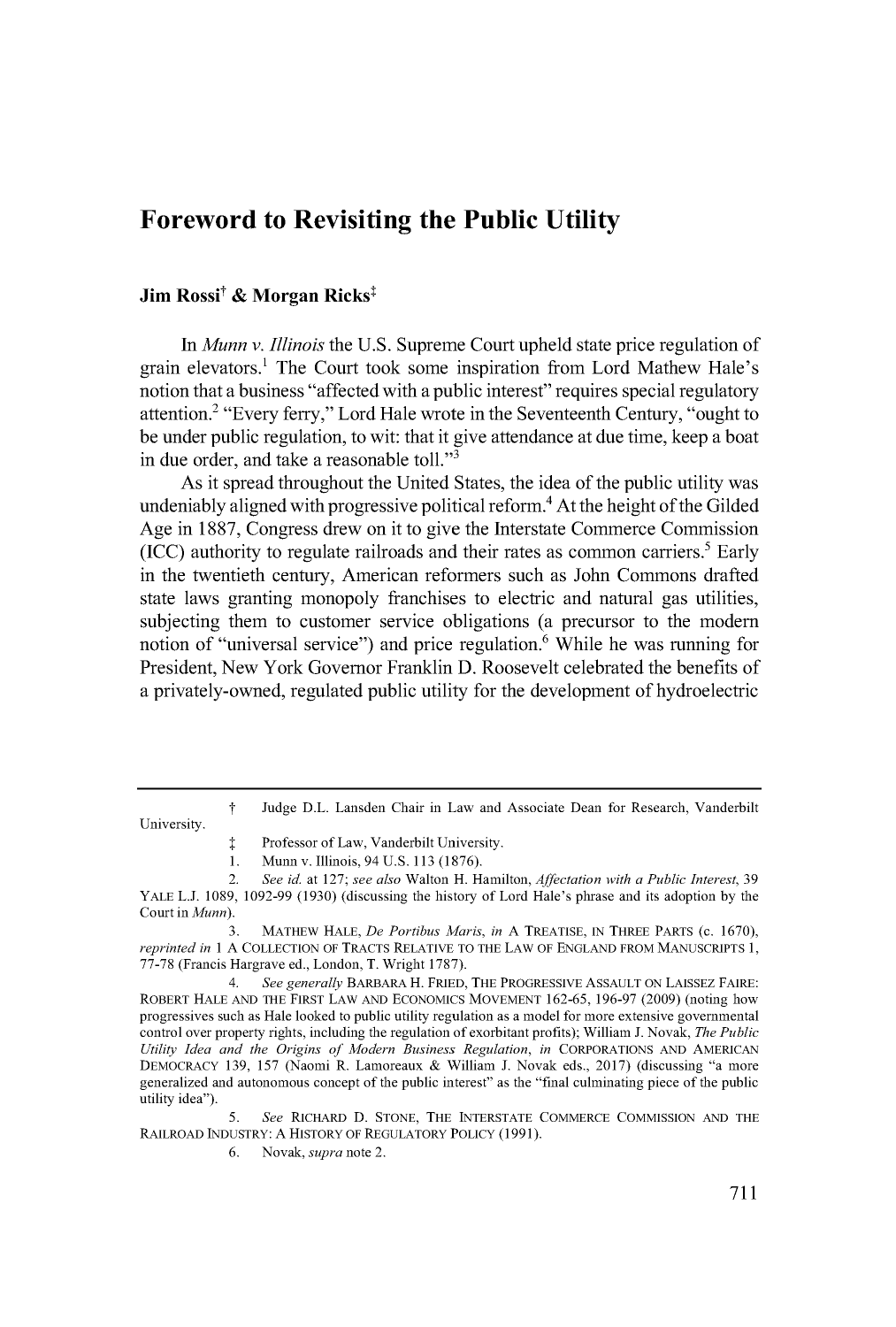power as a way to structure an industry to benefit the many, rather than the few.' And during the New Deal, Congress drew on public utility ideas to attack economic concentration when it broke up utility holding companies and gave federal regulators authority over interstate gas and electric power rates.<sup>8</sup>

Public utility regulation also has deep grounding in neoclassical economic theory. The economic argument that natural monopoly regulation is necessary to promote economic efficiency and consumer welfare served as an intellectual anchor for economic regulation of water and sewage services, railroads, airlines, trucking, natural gas, electric power, and telecommunications.9 **All** of these industries experimented with various forms of franchise regulation, service obligations, and price regulation-establishing a fairly consistent set of tasks for regulators across various public utility industries. Public utility was theorized as a form of incomplete contract, which offered financial stability to the regulated firm (helping to lower its costs of capital) while also protecting consumers from the abuses associated with monopoly.<sup>10</sup>

In the 1970s, however, the pressures of inflation led many firms subject to public utility regulation to seek relief from it.<sup>11</sup> Excess capacity and high prices led many consumers to question its success too. Alfred Kahn, Chair of the Citizens Airline Board **(CAB)** under President Carter, sought to dismantle airline price regulation. This began a national movement to restructure industries ranging from airlines, trucking, railroads, telephony, natural gas, and electric power.<sup>12</sup> Centralized government regulation geared towards consumer protection was replaced (to one degree of another) with competitive (or at least "contestable") markets, and some features of traditional public utility industries were even "deregulated."<sup>13</sup> A few of public utility regulation's iconic institutions, such as the ICC and CAB, were eliminated entirely<sup>14</sup>—though it also

**<sup>7.</sup>** *A National Yardstick to Prevent Extortion Against the Public and to Encourage the Wider Use of that Servant of the People-Electric Power,* **PUB.** PAPERS **&** ADDRESSES FRANKLIN **D.** ROOSEVELT **727 (1932).**

**<sup>8.</sup>** For a critical examination, see Paul **G.** Mahoney, *The Public Utility Pyramids,* 41 **J. LEGAL STUD. 37, 38** (2012) (suggesting that economic concentration in the energy sector in the 1920s was largely aimed at reducing capital costs).

**<sup>9.</sup>** *See* Herbert Hovenkamp, *Technology, Politics and Regulated Monopoly: An American Historical Perspective,* **62** TEX. L. REV. **1263** (1984).

**<sup>10.</sup>** George L. Priest, *The Origins of Utility Regulation and the "Theories of Regulation" Debate,* **36 J.L.** *&* **ECON. 289 (1993).**

**<sup>11.</sup>** *See* Stefan H. Krieger, *Problems for Captive Ratepayers in Nonunanimous Settlements ofPublic Utility Rate Cases,* 12 YALE **J. ON** REG. **257, 279-82 (1995).**

<sup>12.</sup> *See* **STEPHEN** BREYER, **REGULATION AND** ITS REFORM **(1982);** Alfred **E.** Kahn, *Deregulation: Looking Backward and Looking Forward,* **7** YALE **J. ON** REG. **725 (1990).**

**<sup>13.</sup>** *See, e.g.,* Elizabeth **E.** Bailey **&** William **J.** Baumol, *Deregulation the Theory of Contestable Markets,* 1 YALE **J. ON** REG. 111 (1984).

<sup>14.</sup> While the **ICC** was eliminated in **1995,** some of its remaining regulatory responsibilities were assigned to a new agency, the Surface Transportation Board. *See ICC* Termination Act of **1995,** Pub. L. 104-88, **109** Stat. **803 (1995)** (codified in scattered sections of49 **U.S.C.** (2012)).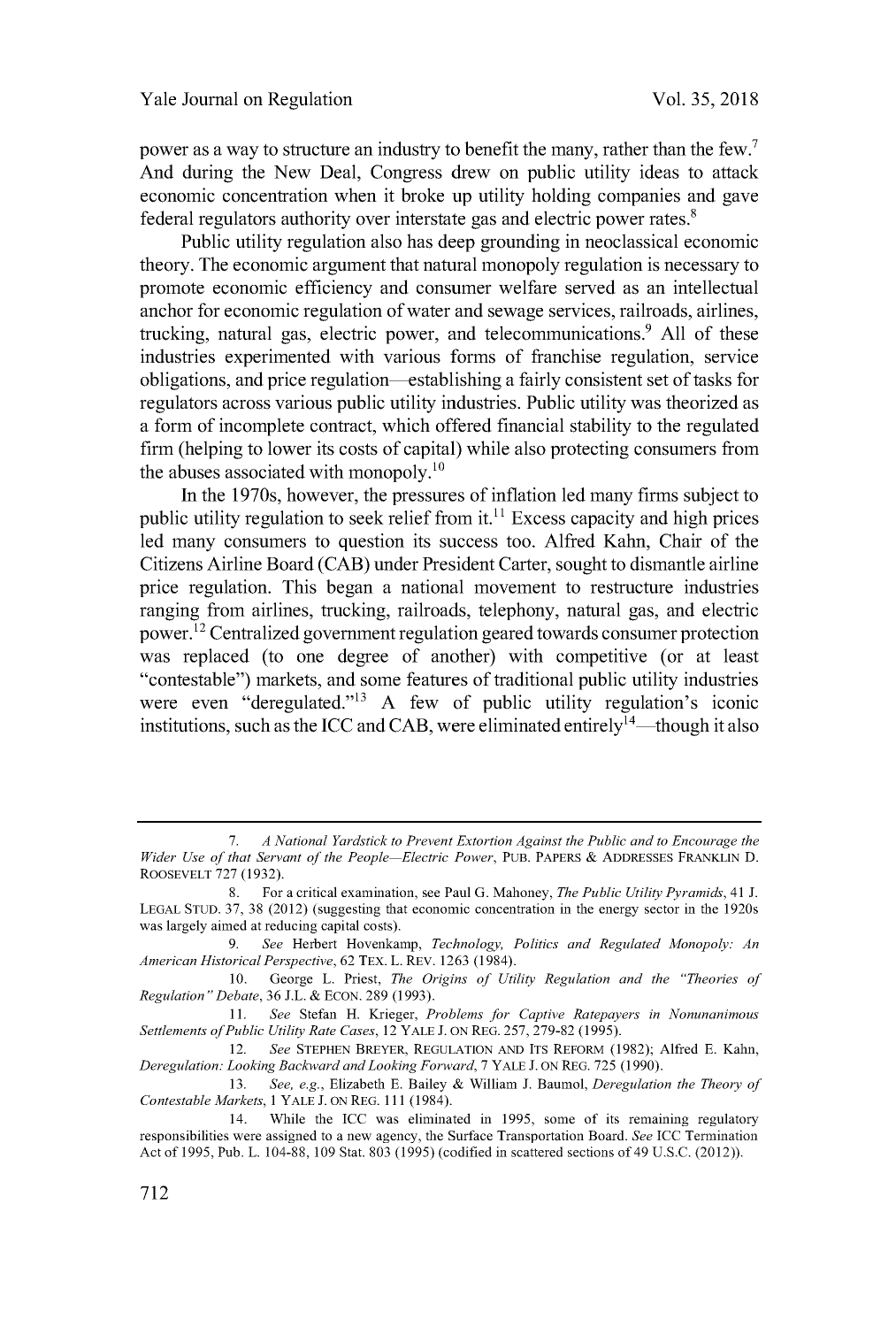was said that one of the greatest surprises about deregulation was how little really occurred<sup>15</sup>

Economic criticisms of public utility regulation provided intellectual momentum for this reform initiative. Harold Demsetz began to question the logic of traditional economic regulation in the  $1960s<sup>16</sup>$  and public choice theory and the Chicago School rose to prominence in its critique of industry regulation during the  $1970s$ <sup>17</sup> Many economists celebrated the allocative efficiency of competitive markets, calling into question the core features of public utility regulation: Franchise regulation was criticized for favoring a few at the costs of the many, inhibiting competition and innovation. Customer service obligations facilitated cross-subsidies in service costs and, at the extreme, served to limit customer choices. And price regulation was criticized for encouraging rent seeking and creating allocative inefficiencies. Some even declared the "end" of natural monopoly regulation for industries such as electric power.<sup>18</sup>

But for the most part, the idea of the public utility and the legal institutions it supported have proved to be durable. Public utility regulation may even be experiencing a new renaissance. Even with competition in formerly regulated industries, such as telecommunications and energy, it is recognized that public utility regulation remains relevant.<sup>19</sup> With the proliferation of modern "network" industries, such as telecommunications, the idea of the public utility is being invoked as a way of addressing new problems associated with private control of infrastructure. Concerns about network efficiency and the ownership and control of important information are giving rise to new calls for the extension of regulation, especially in confronting economic concerns with the modem information economy.20 Regulators are being called on to extend features of public utility regulation into new frontiers, including net neutrality, $21$  certain aspects of environmental regulation,<sup>22</sup> and health care.<sup>23</sup>

The essays in this special issue of *Yale Journal on Regulation* challenge the notion that public utility ideas are obsolete or irrelevant to modem issues in

*<sup>15.</sup>* Robert W. Crandall, *Surprises from Telephone Deregulation and the AT&T Divestiture,* **78 AM. ECON.** REV. **323, 323 (1988).**

**<sup>16.</sup>** Harold Demsetz, *Why Regulate Utilities?,* 11 **IJ.L. & ECON. 55 (1968).**

**<sup>17.</sup>** *See, e.g.,* George **J.** Stigler, *The Theory of Economic Regulation,* 2 BELL **J. ECON. &** MGMT. **SC. 3 (1971);** Sam Peltzman, *Toward a More General Theory ofRegulation,* **19 J.L. & ECON. 211 (1976).**

**<sup>18.</sup>** Peter Z. Grossman **&** Daniel H. Coles, *Introduction, in* THE **END** OF **A NATURAL** MONOPOLY: **DEREGULATION AND COMPETITION IN** THE **ELECTRIC** POWER **INDUSTRY** (Peter Z. Grossman **&** Daniel H. Coles eds., **2003).**

<sup>19.</sup> **Joseph D. Kearney & Thomas W. Merrill,** *The Great Transformation of Regulated Industries Law,* **98 COLUM.** L. REV. **1323 (1998).**

<sup>20.</sup> BRETT M. **FRISCHMANN, INFRASTRUCTURE:** THE **SOCIAL VALUE** OF **SHARED RESOURCES** (2012).

<sup>21.</sup> TIM Wu, THE MASTER SWITCH: THE RISE **AND** FALL OF INFORMATION EMPIRES (2011).

<sup>22.</sup> *See* William Boyd, *Public Utility and the Low-Carbon Future,* **61 UCLA** L. REV. 1614 (2014).

**<sup>23.</sup>** *See* Nicholas Bagley, *Medicine as a Public Calling,* 114 MICH. L. REV. **57 (2015).**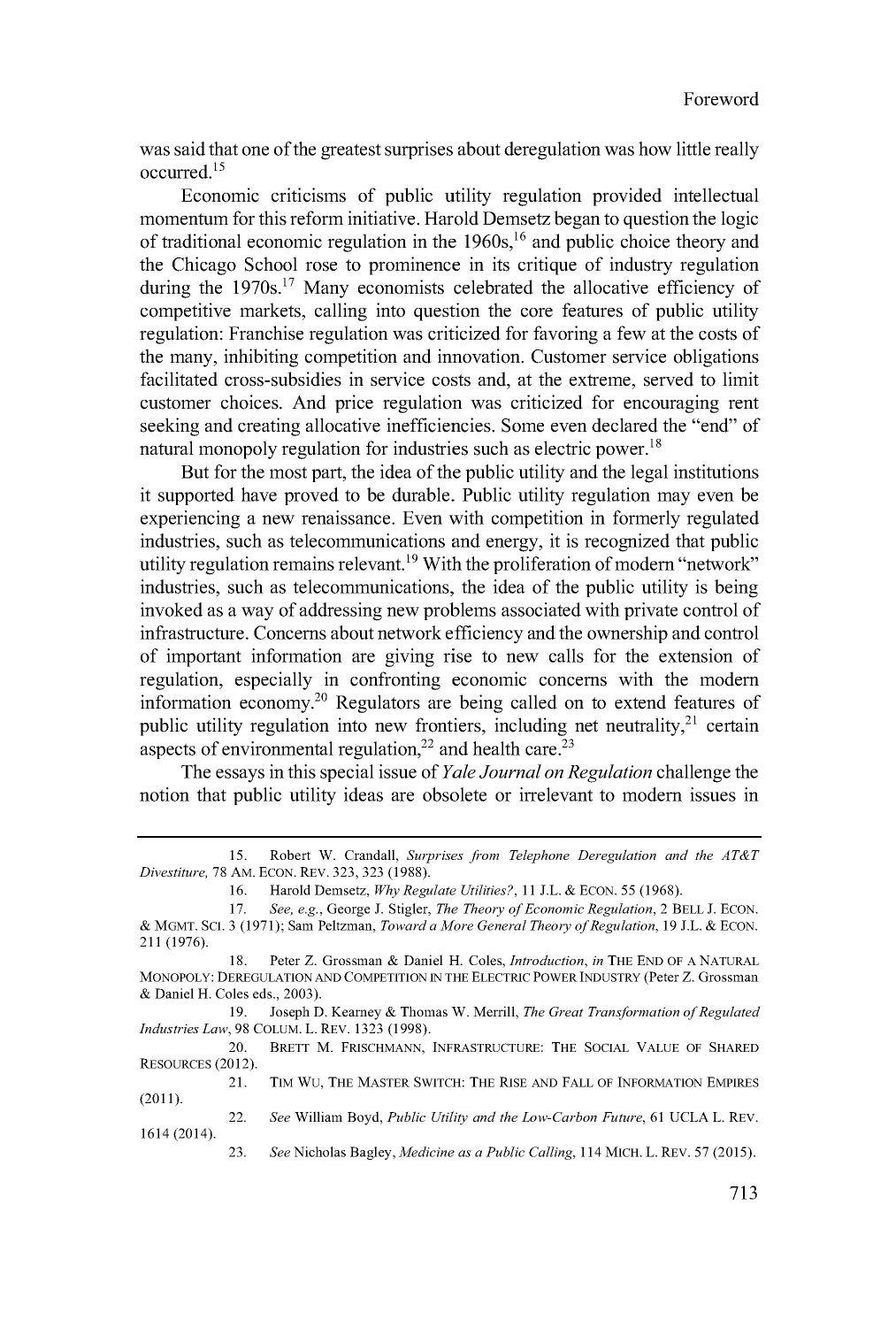economic regulation.<sup>24</sup> They give reasons to question whether public utility regulation has fallen short of its aspirations and goals, and show that there are some good reasons to question many embedded regulatory practices. At the same time, they demonstrate how public utility ideas are foundational to many of modem regulatory law's tasks. They show how the future of the public utility remains a vibrant, evolving area of inquiry for law and economic regulation.

We cluster the essays in this issue around public utility regulation's core rationales and its scope, its implications for innovation and industry stability, and its evolving approach to price regulation. The endeavor of revisiting the public utility helps to better understand how it will continue to evolve and play an important role as we address new economic problems in the twenty-first century.

# **I.** The Scope of Public Utility Regulation

Textbook economic considerations, such as preventing welfare losses associated with natural monopoly, continue to sit at the center of most academic and policy debates surrounding public utility regulation. However, public utility regulation's rationales have never been limited to the neoclassical economics framework's blinkered notion of economic efficiency. The essays demonstrate how, in addition to promoting efficiency, modem debates surrounding public utility regulation continue to reflect a rich array of societal concerns, including providing for public goods, advancing social welfare, and addressing the morality of business operations.

Drawing on Progressive-era conceptions of the public utility, Sabeel Rahman offers an expansive view of how public utility regulation might be adapted to the modem world.25 He finds deep *moral* content within the public utility model of regulation. He thus eschews a narrowly economistic perspective. Rahman delineates a category of resources that he terms "social infrastructure" that are practical necessities for participating in social and economic life. These resources **(1)** exhibit scale economies, (2) are inputs into a wide range of downstream uses, and **(3)** are vulnerable to exploitative private power or domination. When it comes to social infrastructure, Rahman submits, regulation should seek to assure affirmative provision to the populace while also proscribing exploitative or discriminatory management.

Rahman's capacious definition of social infrastructure lends itself to a correspondingly broad suite of legal and regulatory techniques, ranging from regulatory supervision, to the employment of "firewalls" between business lines, to public options, to outright public provisioning. He illustrates the range of options available **by** examining two examples: the Flint, Michigan water crisis

<sup>24.</sup> These essays were originally presented along with other papers at a Spring **2017** roundtable at Vanderbilt Law School. This conference was sponsored **by** the Vanderbilt Law School Programs in Law **&** Business and Law **&** Government.

**<sup>25.</sup>** K. Sabeel Rahman, *Infrastructural Regulation and the New Utilities,* **35 YALE J. ON REG. 911 (2018).**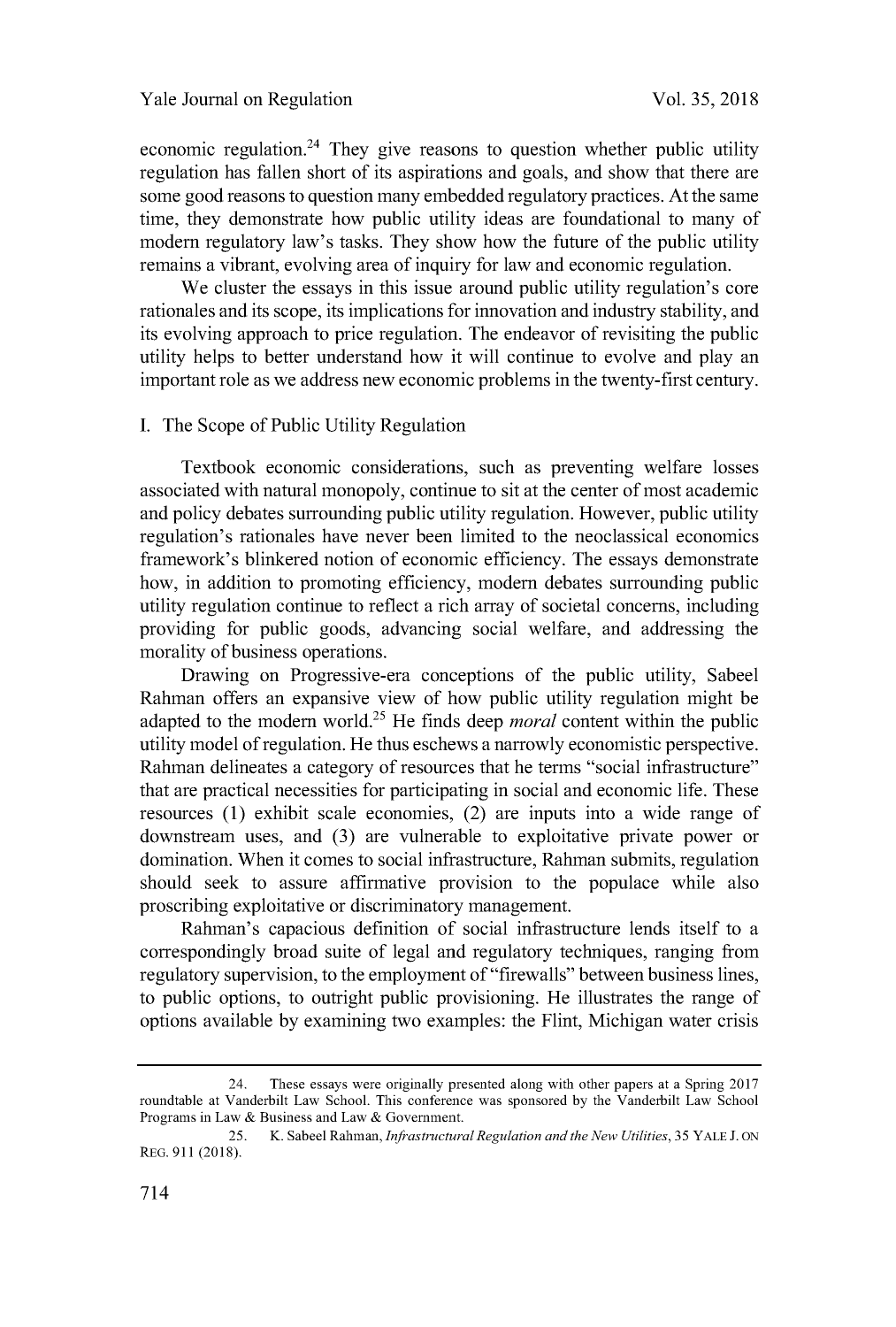and the (now perennial) net neutrality debate. Like the Progressive-era reformers before him, Rahman envisions the public utility model as an important tool for combating concentrations of private power and realizing democratic governance.

Richard Markovits's contribution views broad extension of public utility regulation of private firms with much greater skepticism.<sup>26</sup> He develops a precise and sophisticated understanding of when economic theory would support regulating a "business affected with the public interest." For him, however, extending public utility regulation to any industry based on public interest concerns without an effort to precisely identify a market imperfection can produce inefficiency in the allocation of resources, harming investors, consumers, and workers.

Markovits explains how traditional price regulation produced one such inefficiency **by** encouraging some regulated firms to make great investments in durable assets rather than labor, a problem known to economists as the "Averch-Johnson-Wellisz" effect. As Markovits suggests, the failure of price regulation to produce efficient results does not mean that government lacks any role in regulating industry, as some have argued. Rather, the allocative inefficiencies sometimes produced **by** price regulation invites other institutional solutions to market failures. He maintains, for instance, that public ownership and production is sometimes more desirable as an economic matter than applying public utility price regulation principles to private firms. He also expresses caution about the use of morality as a justification for price regulation, and warns that price discrimination that is based on a customer's willingness to pay is only problematic where it is motivated **by** a morally opprobrious reason. Markovits concludes **by** recommending some reforms to improve the institutional operation of existing public utility regulation.

#### **II.** Innovation and Stability

In many industries—including, but not limited to, telecommunications and financial services-public utility regulation has long served to anchor debates surrounding consumer protection. This has implications for competition and innovation—an important set of concerns at the center of modern applications of public utility regulation.

Christopher Yoo's critique of extending common carriage regulation as a legal basis for network neutrality illustrates some potential problems with applying public utility-type regulation to a dynamically changing industry.<sup>27</sup> Common carriage rationales for regulation not only involve nondiscriminationwhich prevents charging different prices to similarly situated customers. Yoo highlights that where a company is vertically integrated it also require some form

**<sup>26.</sup>** Richard *Markovits,"Public Utility" Regulation: Some Economic and Moral Analyses,* **35** YALE **J. ON** REG. **875 (2018).**

**<sup>27.</sup>** Christopher **S.** Yoo, *Common Carriage's Domain,* **35** YALE **J. ON** REG. **991 (2018).**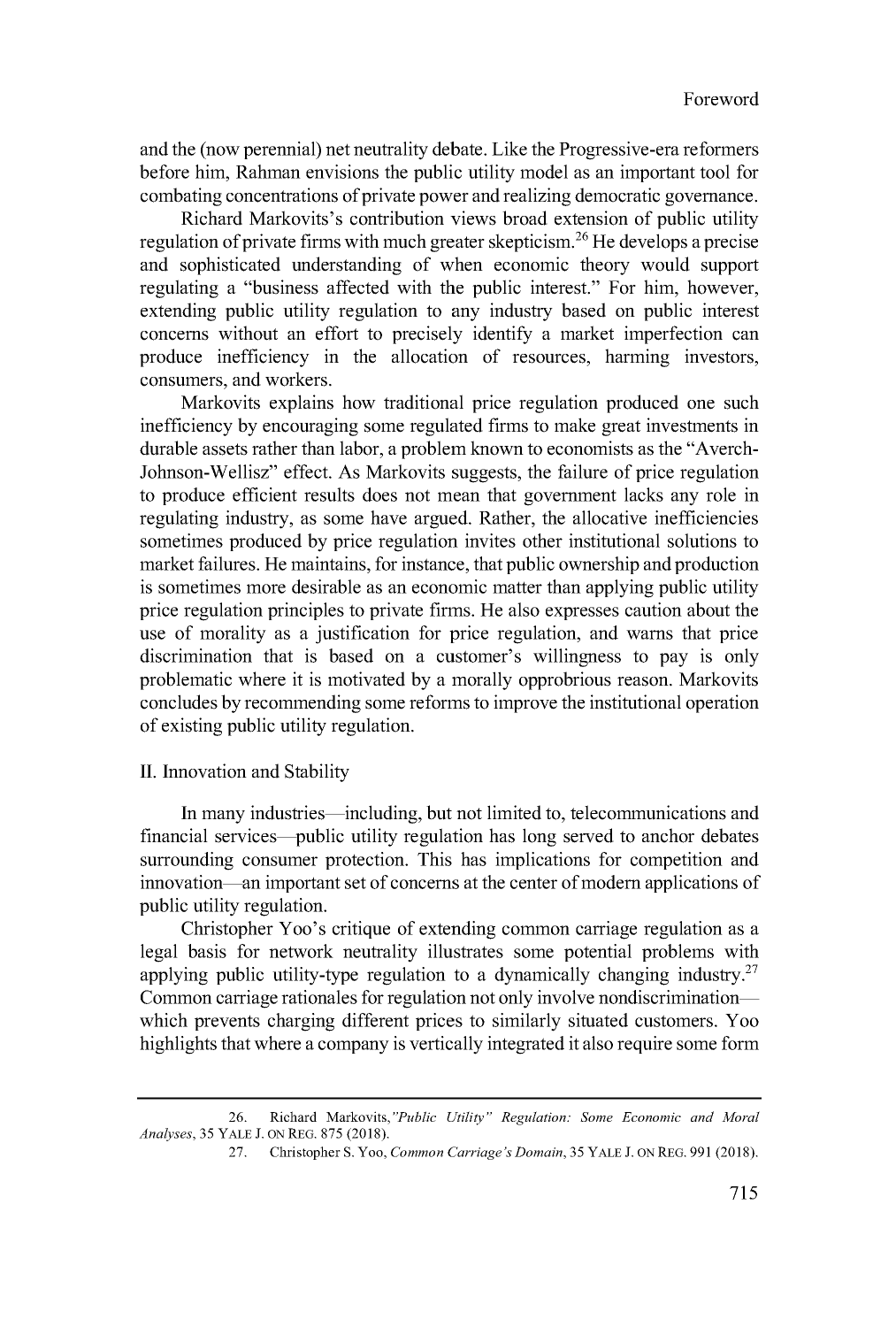of rate regulation, since a nondiscriminatory high price can have the same adverse effect as would discriminatory prices. He suggests that this is why the Federal Communications Commission (FCC)'s emphasis on nondiscrimination also requires some form of ex ante or ex post rate regulation.

In the context of water, natural gas, and electric power, Yoo maintains, common carriage regulation's success has depended on five basic factors: **(1)** commodity products, (2) simple interfaces, **(3)** stability and uniformity in the transmission technology, (4) deployment of the transmission network, and **(5)** stable demand and market shares. He argues, however, that none of these five factors points strongly in the direction of common carriage treatment for broadband Internet access. Broadband internet services, for example, are not a single commodity but are diverse, and regulating them as a single commodity can impair network providers from offering different forms of prioritized services. Establishing rates could facilitate collusion in the standardization of services. Rapid, dynamic changes in technology make common carriage regulation even more challenging in this context, to the extent that new technologies would create a wedge between replacement cost and historical costs. Yoo also highlights how common carriage does a poor **job** of addressing congestion costs, especially when there is a significant need to expand infrastructure. While he does not assign a particular weight to each of the five factors that have led to successful common carriage regulation elsewhere, his analysis concludes that the overall weight of these factors advises against the **FCC** regulating net neutrality on this basis.

Prasad Krishnamurthy's contribution speaks to the systemic effects of competition in banking.<sup>28</sup> New Deal bank regulation employed rate regulation, geographic segmentation, activity constraints, and entry restriction to limit competition in the banking sector. Over time these regulatory constraints eroded, a consequence of market and technological developments as well as shifting intellectual currents, not to mention regulatory acquiescence. Both the structure of these regulatory constraints and the timing of their creation and unwinding mirrored similar **U.S.** federal regulatory programs in the telecommunications and transportation industries.

Most analysts have cheered the phase-out of constraints on bank competition. Krishnamurthy, though, sounds a note of caution. Whatever its faults, the heyday of New Deal bank regulation coincided with a period of remarkable stability in **U.S.** banking. **By** contrast, the demise of these constraints coincided with—and perhaps occasioned—a period of greater instability. Krishnamurthy acknowledges that the New Deal system produced socially costly rents for banks. But these rents may have had an underappreciated upside **by** encouraging banks to play it relatively safe while also enlisting them to monitor the migration of banking activity outside the regulatory perimeter. It is at least

**<sup>28.</sup>** Prasad Krishnamurthy, George Stigler on *His Head: The Consequences of Restrictions on Competition in (Bank) Regulation,* **35 YALE J. ON** REG. **823 (2018).**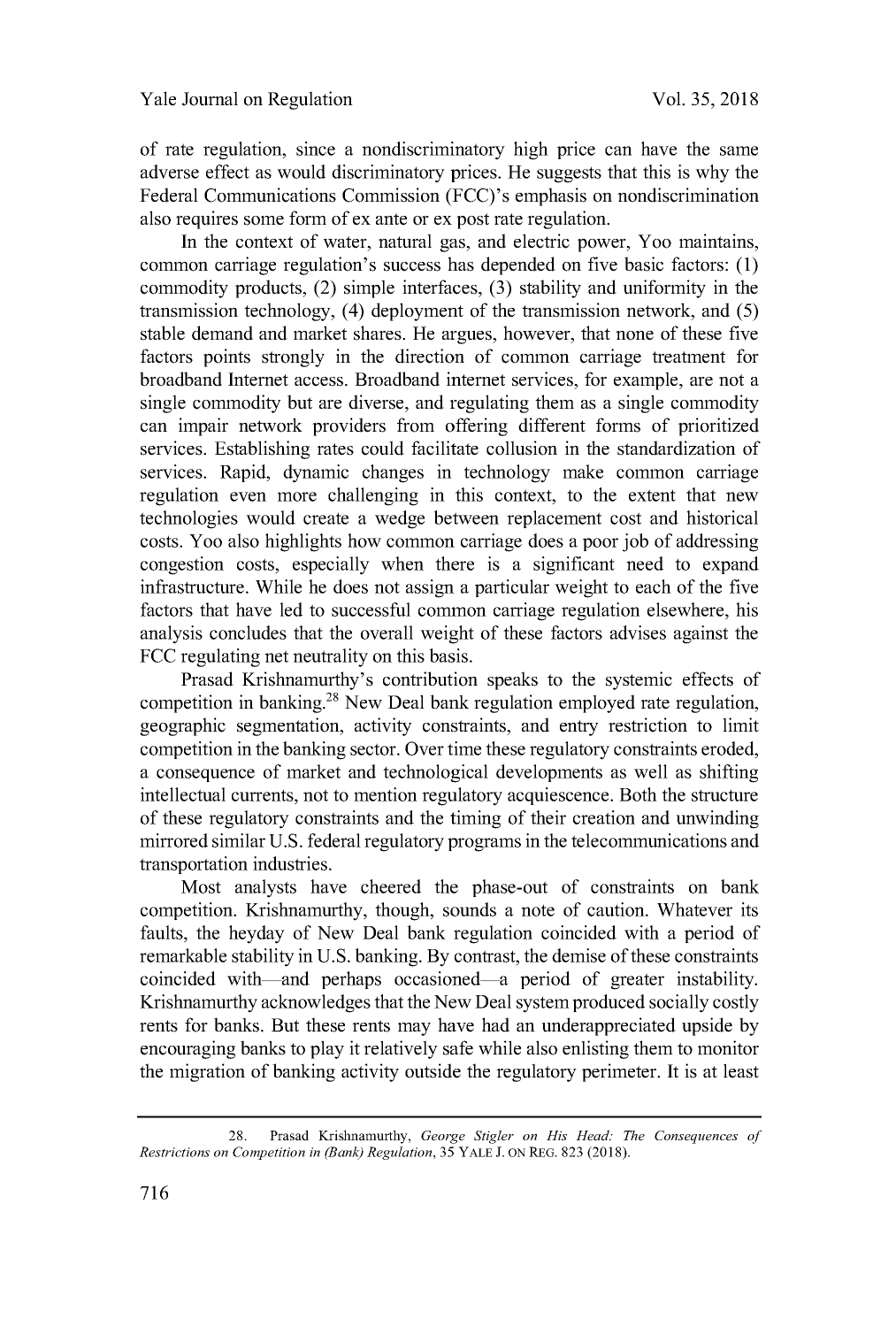plausible, Krishnamurthy submits, that the stability benefits of limiting bank competition outweigh the costs. Economic rents, in other words, can be a stabilizing force. For better or worse, this regulatory path has not been pursued in the aftermath of the Global Financial Crisis.

# III. Revisting Price Regulation

The essays in this issue also show how modem economic problems challenge the traditional tools of public utility regulation to evolve in some new (or at least unconventional) ways. In many industries, such as energy, public utility regulation's most visible-and most controversial-tool is price regulation. Traditional forms of price regulation, such as setting rates based on cost of service, have met with mixed success. In some contexts it has inhibited efficiency and competitive markets, harming the very consumers that the regulation was designed to protect in the first place. Still, price regulation remains an essential feature of public utility regulation. Regulators need not reject it entirely as there are considerable opportunities to improve upon it. Determining whether and how price regulation should apply depends crucially on structural features of the relevant industry.

Daniel Schwarcz questions the rationale for rate regulation in modem property and casualty insurance markets. The insurance business in the United States is regulated primarily at the state level.<sup>29</sup> In the early twentieth century coincident with the emergence of public utility regulation many states began regulating insurance rates. Insurance rate regulation persists in about half of states today. Schwarcz shows that, as a historical matter, insurance rate regulation emerged from the view that insurance markets have natural monopoly characteristics. Actuarial analysis required access to loss data; sharing of loss data across firms was desirable, even necessary, but it also involved anticompetitive coordination with respect to insurance premiums and policy forms. Rate regulation emerged as the standard policy response.

Schwarcz contends that modem conditions have made such rate regulation unnecessary and, indeed, counterproductive. Loss data is now shared via intermediaries that are themselves extensively regulated and that produce only specifically authorized types of data. There is very little risk, Schwarcz argues, that modem data-sharing practices could give rise to either explicit or tacit collusion with respect to prices or product design. In fact, modem data sharing is *procompetitive rather than anticompetitive:* it lowers barriers to entry and allows smaller insurance firms to stay in business. On top of that, the largest insurers no longer need aggregate industry loss data; they can rely on their own intemal data for underwriting. Schwarcz presents evidence that consumers in

**<sup>29.</sup>** Daniel Schwarcz, *Ending Public Utility Style Rate Regulation in Insurance, 35* **YALE J. ON REG.** 941 **(2018).**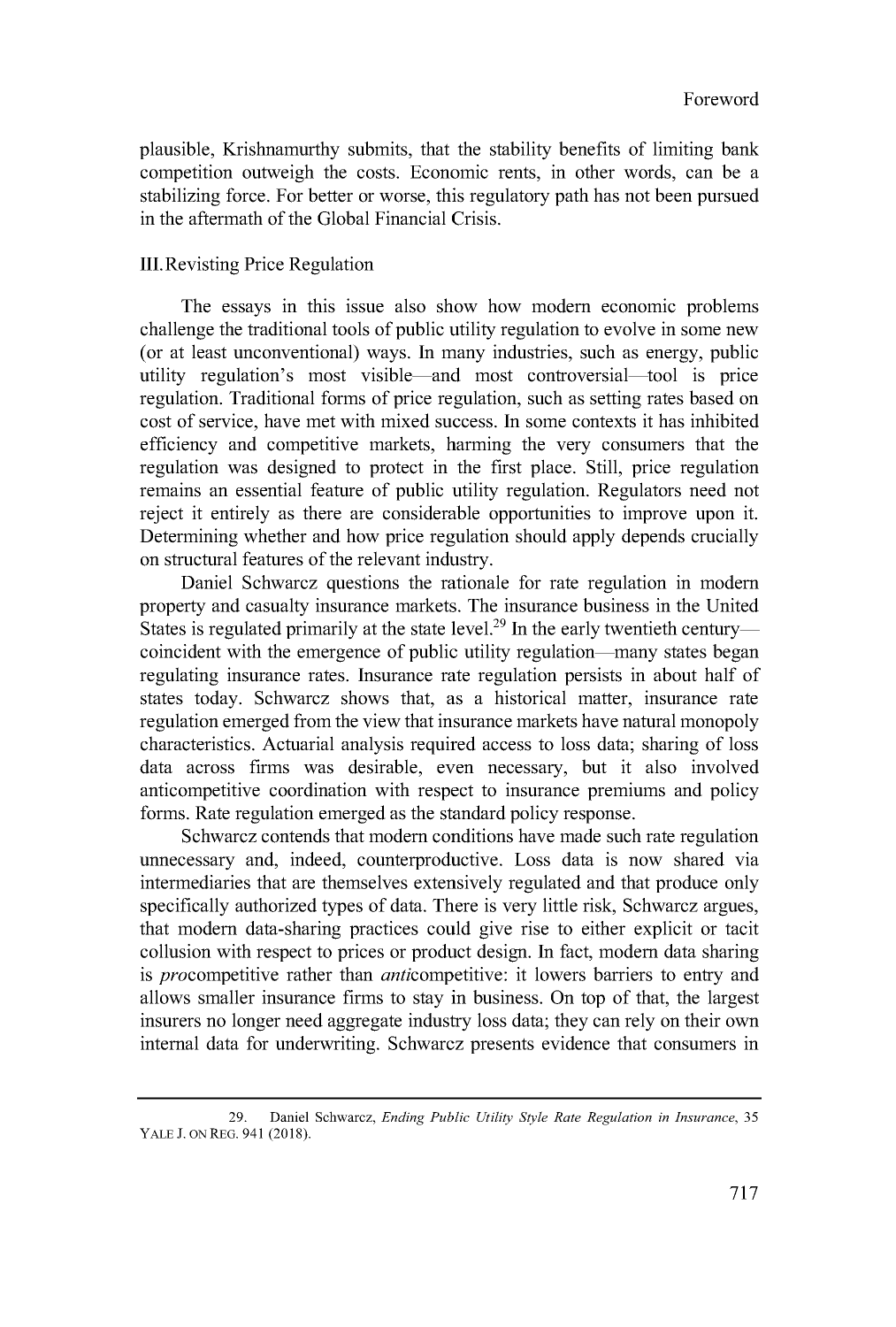states that have opted to deregulate insurance rates have generally benefited, or at least have not suffered significant adverse consequences. While insurance markets are afflicted with various market failures that justify regulationincluding information asymmetries and behavioral biases—rate regulation is not responsive to these problems.

William Boyd's contribution probes the historical and intellectual origins of utility price regulation to draw important lessons for its modem application.<sup>30</sup> He begins with an assessment of the medieval idea of the "just price," which aimed to address the interpersonal market exchange, or what Aristotle identified as an issue of commutative rather than distributive justice. Boyd shows how scholastic and economic historians have presented two primary (and at times contrasting) accounts of the just price in market exchange—one based on the cost of service, and another (perhaps more revisionist) account based on voluntary exchange in a competitive market. He also presents a more normative interpretation of the just price, as grounded in the notion of a moral economy that requires fairness in exchange between buyers and sellers.

Boyd presents twentieth-century utility price regulation as reflecting a "blending of the older ideas of just price with more modern concerns with natural monopoly and the regulatory challenges posed **by** large, capital-intensive network industries."<sup>31</sup> In other words, the just price provides an intellectual underpinning for the "just and reasonable" price mandate that Congress and state legislatures have charged utility regulators to implement in many industries, including electric power, natural gas, and telecommunications. This insight allows Boyd to make sense of how agencies like the Federal Energy Regulatory Commission (FERC) have moved away from the traditional evaluation of costof-service utility rates and instead adopted market-based rates. At the same time, Boyd cautions, FERC's market-based rates cannot be understood as simple ratification of any non-coercive market transaction. Rather, in framing the role of a utility price regulator in a competitive market, the just price origins of rate regulation stress the significance of regulators paying attention to fairness behind various transactions. Understood as such, regulators today implementing competitive markets in formerly-regulated contexts still have some obligation to be attentive the normative dimension of market exchange, not to merely set a price based on cost or on whether a market transaction was voluntary.

James Ming Chen argues modem public utility rate regulation could benefit from paying greater attention to the lessons of modern corporate finance.<sup>32</sup> He views the legislative command that the government ensure "just and reasonable rates" for regulated services as a **highly** specialized application of financial

**<sup>30.</sup>** William Boyd, *Just Price, Public Utility, and the Long History of Economic Regulation in America, 35* YALE **J. ON** REG. **721 (2018).**

**<sup>31.</sup>** *Id.*

**<sup>32.</sup>** James Ming Chen, *Speculative Undertakings: Rate Regulation as a Branch of Corporate Finance,* **35** YALE **J. ON** REG. **779 (2018).**